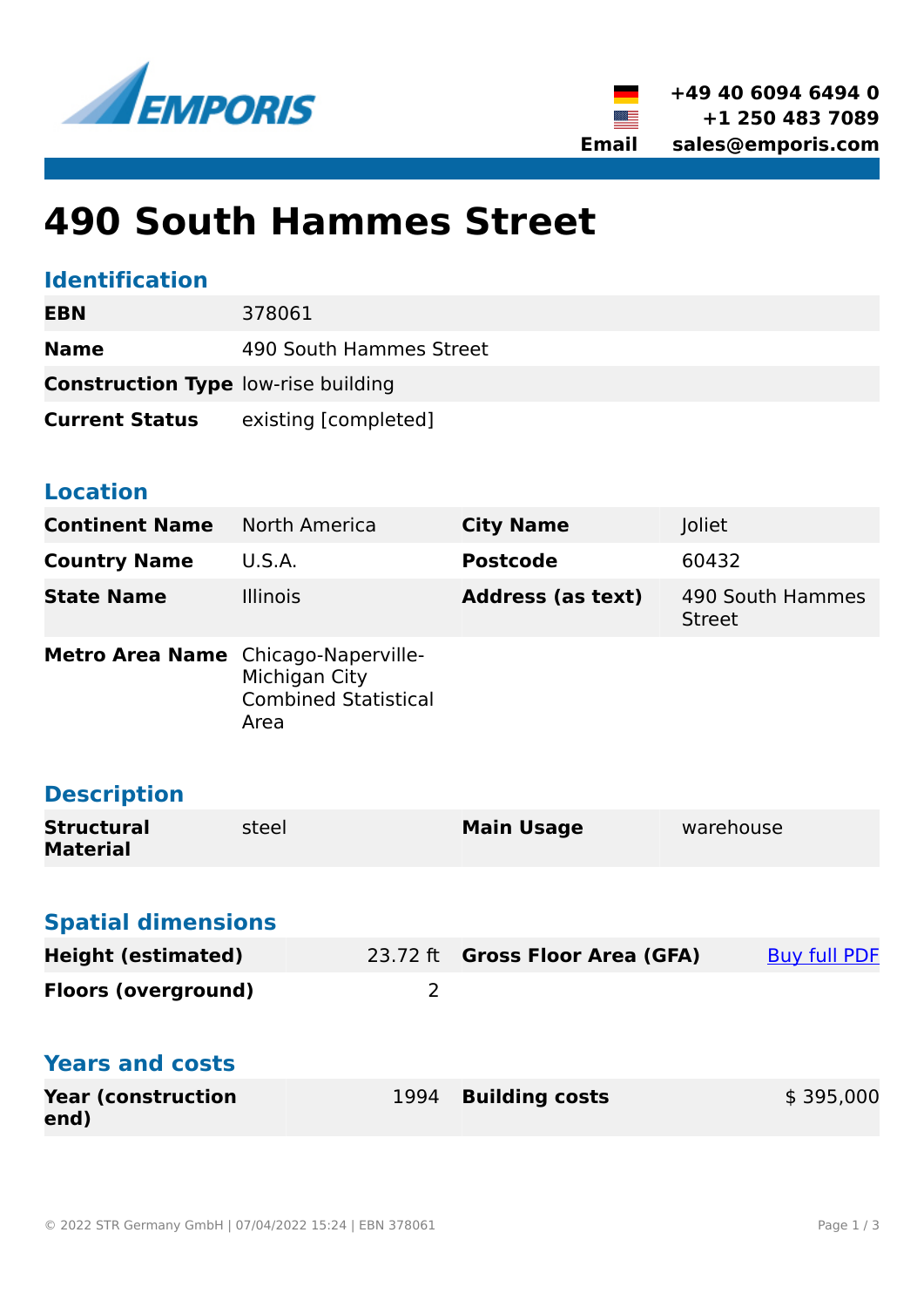

## **Involved companies**

**Client** [Buy full PDF](https://www.emporis.com/buildings/378061/490-south-hammes-street-joliet-il-usa?buypdf=) **General Contractor** Buy full PDF

# **Need additional information? Contact us now!**

Phone **+49 40 6094 6494 0** Phone **+1 250 483 7089** Email **<sales@emporis.com>**

Hamburg 09:00 am - 07:00 pm New York 03:00 am - 01:00 pm<br>Tokyo 04:00 pm - 02:00 am 04:00 pm - 02:00 am

© 2022 STR Germany GmbH | 07/04/2022 15:24 | EBN 378061 Page 2 / 3